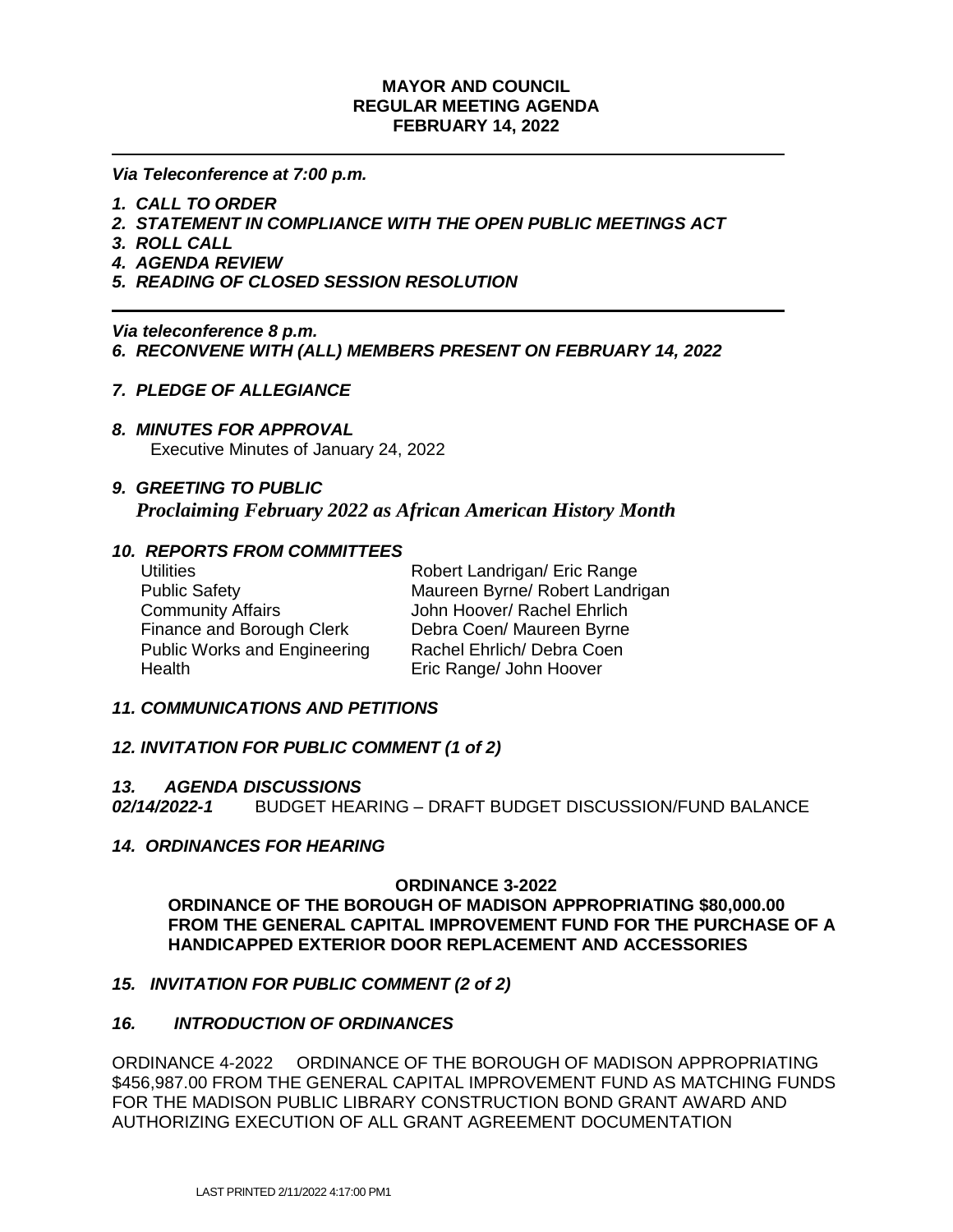# *MAYOR AND COUNCIL MEETING AGENDA – FEBRUARY 14, 2022*

ORDINANCE 5-2022 ORDINANCE OF THE BOROUGH OF MADISON AMENDING OF CHAPTER 195-32.4 OF THE MADISON BOROUGH CODE ENTITLED "CBD-1, CBD-2 CENTRAL BUSINESS DISTRICT ZONES REGULATIONS"

ORDINANCE 6-2022 ORDINANCE OF THE BOROUGH OF MADISON AMENDING AND SUPPLEMENTING CHAPTER 112 OF THE MADISON BOROUGH CODE ENTITLED "HISTORIC DISTRICT PRESERVATION" TO INCORPORATE VOLUNTARY COMPLIANCE HISTORIC PRESERVATION DESIGN GUIDELINES AS AN APPENDIX TO ARTICLE 112-7 (C) (1)

# *17. CONSENT AGENDA RESOLUTIONS*

R 62-2022 RESOLUTION OF THE BOROUGH OF MADISON RATIFYING THE AWARD OF A PURCHASE ORDER/CONTRACT FOR SECURITY CAMERAS FOR DODGE FIELD TO JOHNSTON COMMUNICATIONS OF SPRINGFIELD, NJ, UNDER THE UNION COUNTY COOPERATIVE PRICING COUNCIL PROGRAM

R 63-2022 RESOLUTION OF THE BOROUGH OF MADISON AWARDING CONTRACT FOR TREE PRUNING AND REMOVAL SERVICES TO HONOR TREE SERVICE, INC. OF MADISON, NEW JERSEY

R 64-2022 RESOLUTION OF THE BOROUGH OF MADISON APPROVING TEMPORARY SIGNS FOR THURSDAY MORNING CLUB

R 65-2022 RESOLUTION OF THE BOROUGH OF MADISON RECOGNIZING THE GOVERNOR'S COUNCIL ON ALCOHOLISM AND DRUG ABUSE FISCAL GRANT CYCLE OCTOBER 2020-JUNE 2025

R 66-2022 RESOLUTION OF THE BOROUGH OF MADISON AUTHORIZING CONTRACTS WITH CERTAIN APPROVED STATE CONTRACT VENDORS FOR CONTRACTING UNITS PURSUANT TO N.J.S.A. 40A:11-12A

R 67-2022 RESOLUTION OF THE BOROUGH OF MADISON AUTHORIZING CONTRACTS UNDER THE MORRIS COUNTY COOPERATIVE PRICING COUNCIL (MCCPC) PURSUANT TO N.J.S.A. 40A:11-11(5)

R 68-2022 RESOLUTION OF THE BOROUGH OF MADISON AUTHORIZING CONTRACTS UNDER THE SOMERSET COUNTY COOPERATIVE PRICING COUNCIL (SOCCP) PURSUANT TO N.J.S.A. 40A:11-11(5)

R 69-2022 RESOLUTION OF THE BOROUGH OF MADISON AWARDING CONTRACT TO HELENA RUMAN ARCHITECTS, INC., JERSEY CITY, NEW JERSEY, FOR PROFESSIONAL ARCHITECTURAL SERVICES

R 70-2022 RESOLUTION OF THE BOROUGH OF MADISON AWARDING CONTRACT TO TILCON NEW YORK, INC. FOR PAVING IMPROVEMENTS UNDER MORRIS COUNTY COOPERATIVE BID IN AN AMOUNT NOT TO EXCEED \$510,000.00

R 71-2022 RESOLUTION OF THE BOROUGH OF MADISON AWARDING CONTRACT TO DENVILLE LINE STRIPING, INC. FOR STRIPING WORK UNDER MORRIS COUNTY COOPERATIVE BID IN AN AMOUNT NOT TO EXCEED \$40,000.00

R 72-2022 RESOLUTION OF THE BOROUGH OF MADISON AWARDING CONTRACT TO REIVAX CONTRACTING CORPORATION, FOR CRACK SEALING UNDER MORRIS COUNTY COOPERATIVE BID IN AN AMOUNT NOT TO EXCEED \$40,000.00